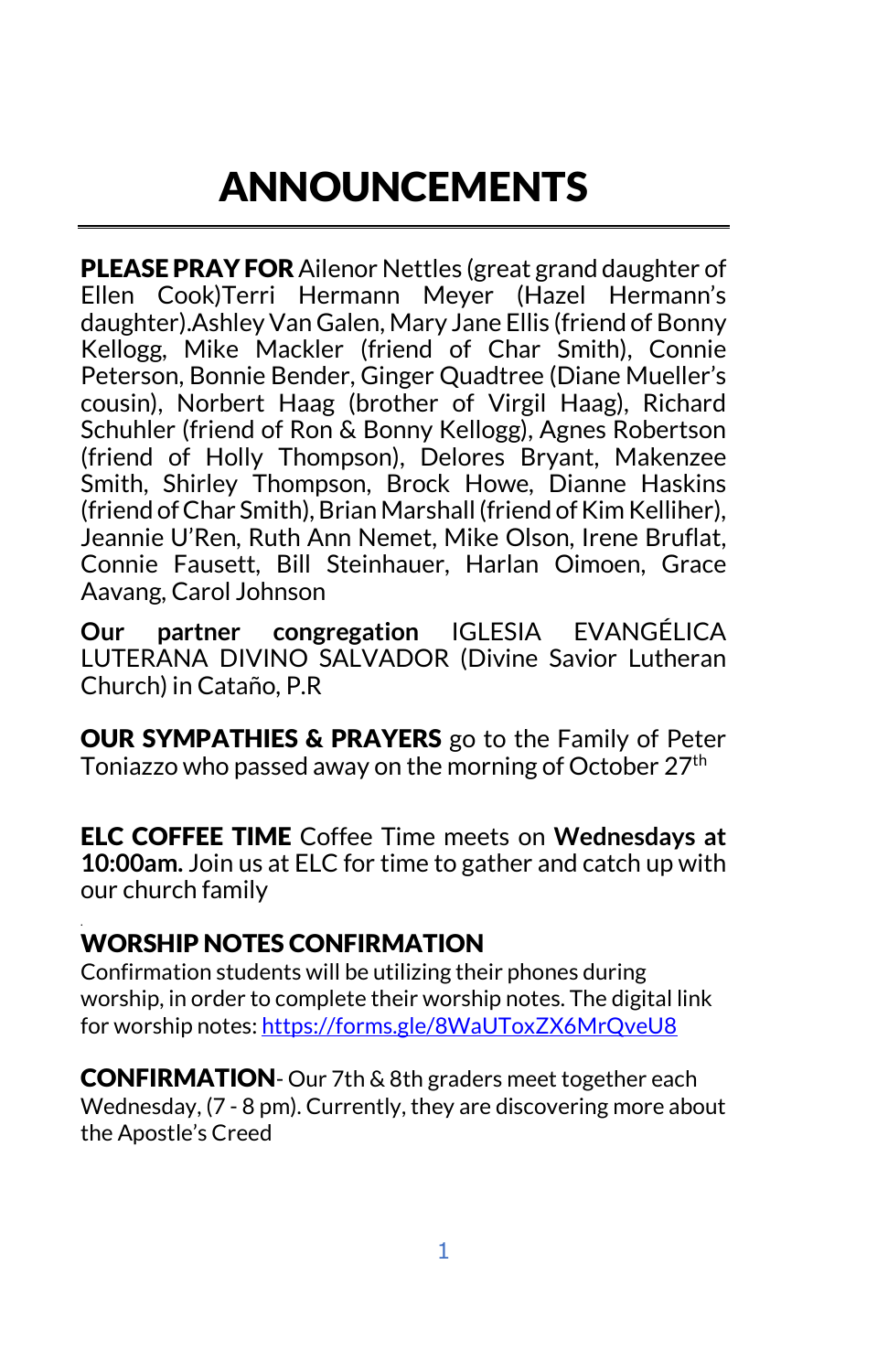

#### BUCKY BOOKS '30' FOR SALE BUCKY BOOKS '30' FOR SALE -**LAST DAY** – **NOV. 14!** Bucky Books are available from our youth and

after worship services. Each book sells for \$35.00. To celebrate 30 years of Bucky Books, each book includes extra coupons for \$20 to Kwik Trip, \$10 to Spring Garden and \$5 Dunkin Donuts! Don't miss out on the new books and their amazing offers

FUSE NIGHTS **-** Youth, who are 9th - 12th graders are welcome to join our high school group, Tuesday, October  $26<sup>th</sup>$  at 7 pm. We will be doing some fun Halloween activities while learning about the "Fruits of Spirit"

## FUN PASTA **– (LAST DAY: NOV. 7)**

A new fundraiser for us summer youth trips! Fun Pasta has a great variety of 'shapes' of pasta that will enhance any recipe. A gift idea for Christmas or share a special dish for any fall gathering. Our sale will run



from October 17 - November 7th. Ordering online and after worship services

SUNDAY SCHOOL (NOV 14th) **-** On Nov 14th, Sunday School will be a bit different. During our Annual Meeting that day, we are offering a place for children to go, while parents are participating in the meeting. Youth may go to the Matthew Room for a movie, small craft and snack during this time. We are looking for some 7th/8th graders to help supervise during this time. Please let Brenda know if you can help.

ELCA YOUTH GATHERING*, Minneapolis, MN - July 24 - 28, 2022* is time to register for the ELCA Youth Gathering next summer. 8th - 12th graders (this fall) are eligible to attend. **SIGN UP BY NOV. 21st!** Every three years, 30,000 high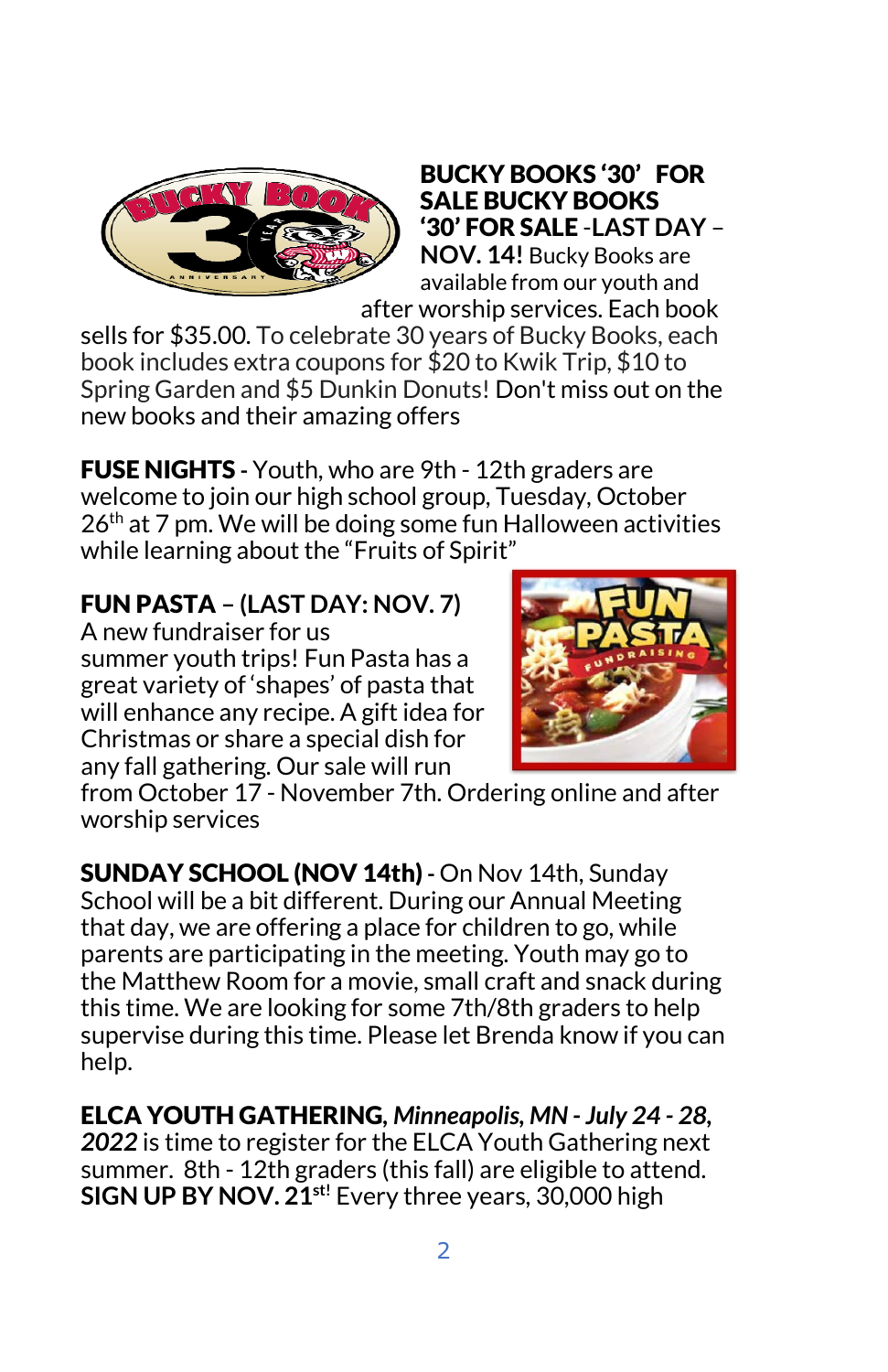school youth and their adult leaders from across the ELCA gather for a week of faith formation known as the **ELCA Youth Gathering**. Through days spent in interactive learning, worship, Bible study, service and fellowship, young people grow in faith and are challenged and inspired to live their faith in their daily lives.

#### **To Register:**

Contact [Brenda.martin@elcmthoreb.org](mailto:Brenda.martin@elcmthoreb.org) for registration forms.

Deposit of \$100 per person (Checks written to ELC Youth)

**Sign up and experience a trip of a lifetime!**

# YOUTHWORKS MISSION TRIP,

*St Louis, MO - June 26-July 1st, 2022*

Time to register for our mission trip! This trip is open for 9th - 12th graders. This is a great opportunity to serve another community, St Louis, MO.

Students may serve all or part of the week at a food shelf, clothing distribution center, soup kitchen, children's program or elder care facility. Great time to earn silver cord hours for high school!

You'll also engage in discussions around race and poverty from a Christian mindset. **To Register**

**Contact [Brenda.martin@elcmthoreb](mailto:Brenda.martin@elcmthoreb)** to sign up Deposit of \$100 per person. (Checks written to ELC Youth)

NICK'S FALL CRAFTS **-** Nick's crafts are back, after worship services, on Nov 7th and 14th. They will be located in the narthex. A variety of fall decorations, including his glass bird feeders and decorative milk cans. Nick supports our ELC youth trips for 2022! Thank you, Nick & Mary!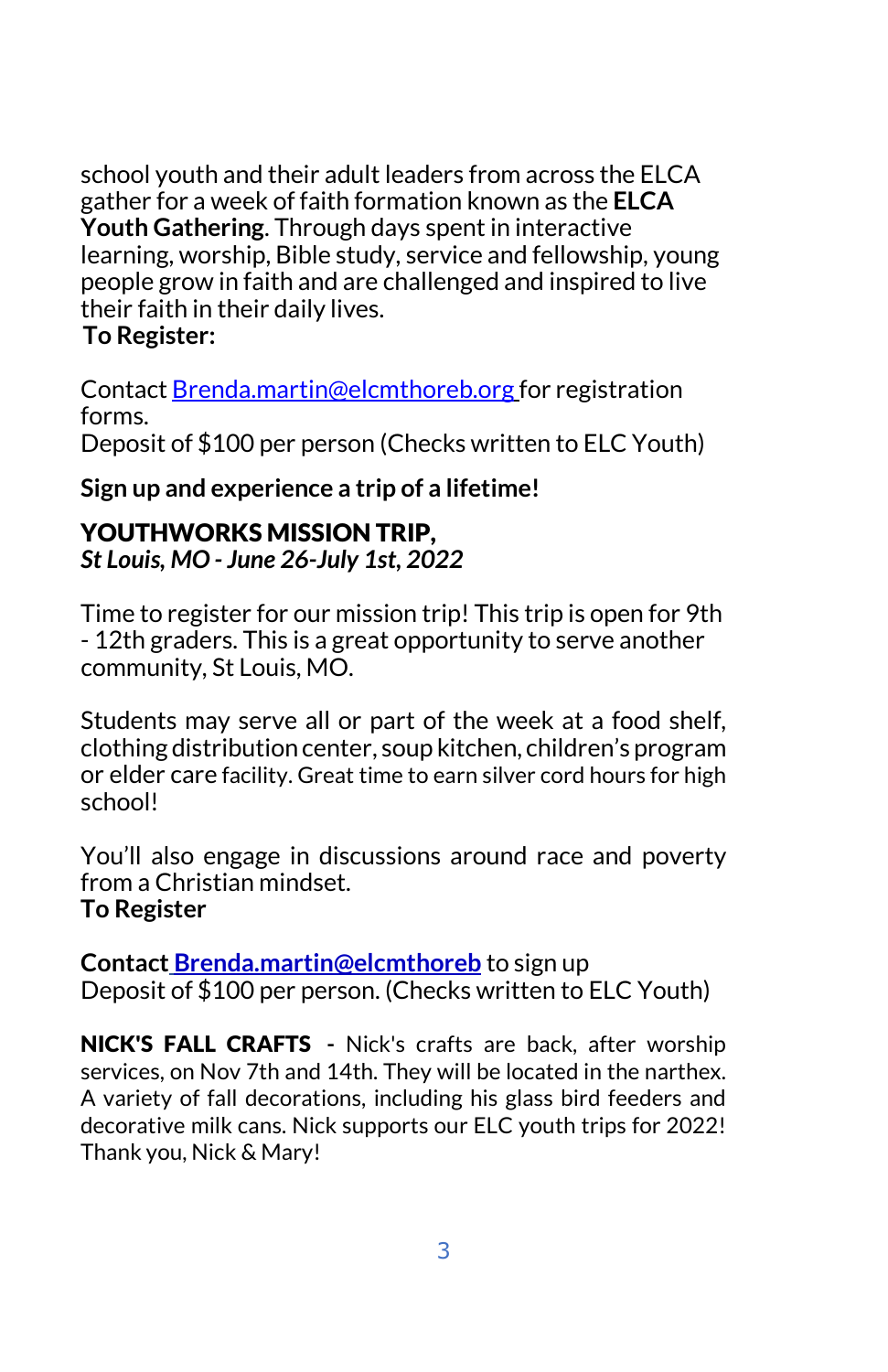# NOVEMBER BENEVOLENCE

#### **Improving Local Health Care**

We are all aware of the difficulties too many people have when it comes to receiving quality health care. At times it can seem like this problem is too large and too complex to fix, but local organizations can make a big difference on a small scale. We're fortunate to have two excellent ones in our area.

*Community Connections Free Clinic* in Dodgeville opened in 2006, and provides primary care services free of charge on a first-come, first-served basis every Tuesday and Thursday evening. The clinic is staffed by 127 medical and lay volunteers, and two part-time staff members, and relies on donations from individuals and churches for much of their funding

*Our Lady of Hope* in Madison opened in 2009, and is a direct primary-care clinic that donates at least 55% of their services to care for uninsured patients consistent with Catholic health care tradition.

They've found success with an uncommon model: about half of their patients pay a monthly membership fee in exchange for primary care, and about half of the clinic visits are provided for free to the uninsured.

Contributions received in November will be shared equally between these two non-profit organizations, which are doing wonderful healing work in our community. Please consider a gift towards these very worthy causes.

# ANNOUNCEMENT OF THE ANNUAL MEETING OF THE

**ELC CONGREGATION** The annual meeting of ELC Mt. Horeb will take place on **Sunday, November 14th at 9:30 a.m. There will be one service on the 14th at 8:30. Please be sure that your submittals for the annual report are in.**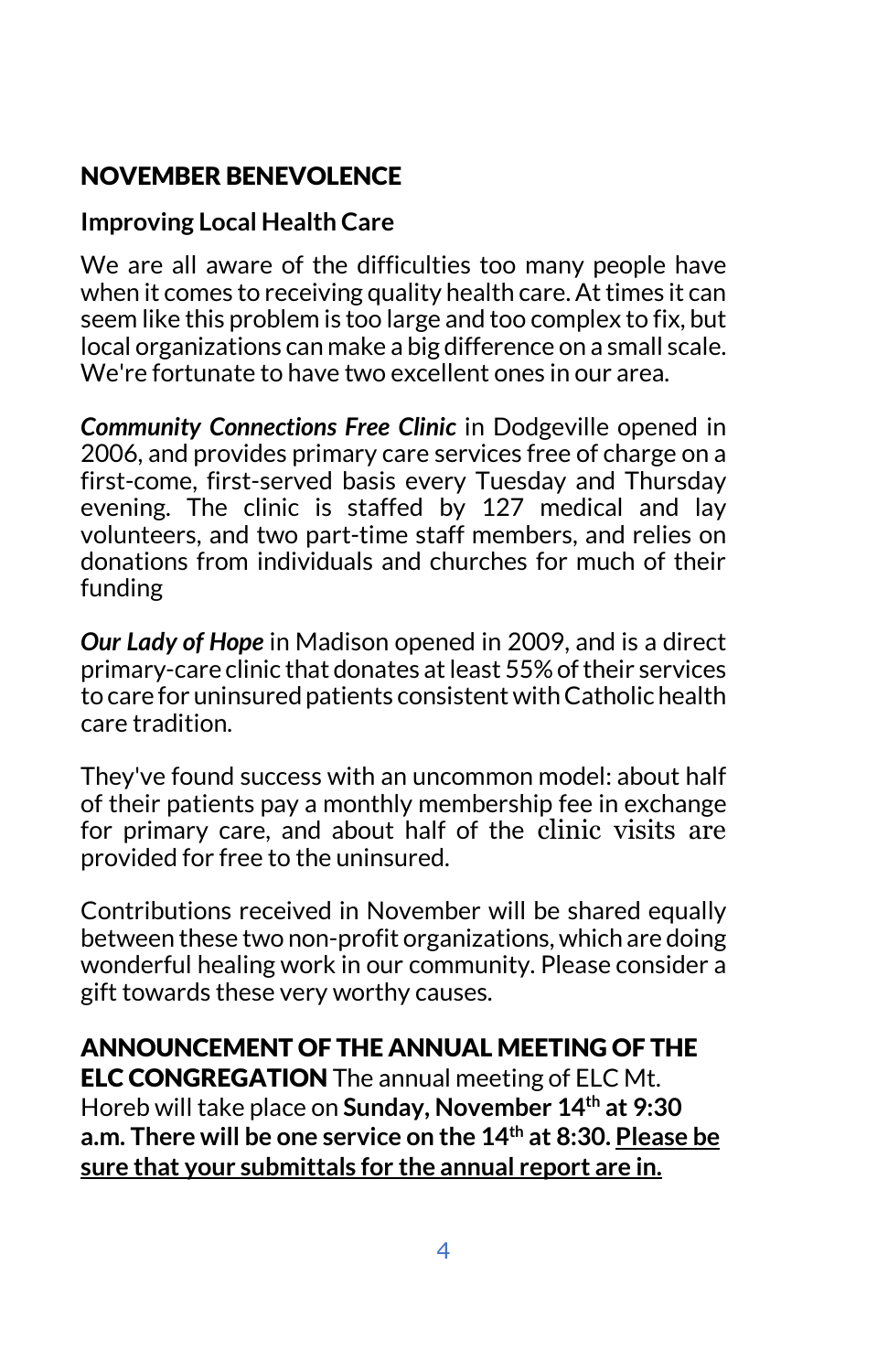# MOUNT HOREB COMMUNITY BLOOD DRIVE **Friday**

**November 26th** in Fellowship Hall

SARAH CIRCLE will meet on **Tuesday, November 16th at 7 pm** in the Faith Room. We will be using the 2nd part of the "Gather" magazine's Holy Spirit study - starting on page 32 of the Sept/Oct issue. Let Connie Curran [\(curranconnie@hotmail.com\)](mailto:curranconnie@hotmail.com) know if you need a copy of that study. Newcomers (and those we haven't seen for a while) please feel welcome. If you're out-of-town, we also plan to have a Zoom link for participation. Let Connie know if you need the link.

Thanks, Connie Curran 608-575-2976

REBECCA CIRCLE will meet **Tuesday November 9th at 10 a.m**. in Fellowship Hall

# GOWNS AND SLEEPERS NEEDED IN NOVEMBER

Did you know when you donate items for Lutheran World Relief, they are distributed across the globe to persons in desperate situations? Can you imagine caring for a newborn without sleepers, diapers, or soap and towels? We can't either. So, we'll be asking you, in the newsletters throughout the next year, for specific items we need to complete next year's kits. Garage sales and thrift stores are good resources. Items must be clean and in good repair. Sizes up to size 2, please. In November, we are focused on **Gowns or Sleepers, long or short sleeved**. There is a bin in Fellowship Hall near the coffee station. The entire list of needed items is shown below: Lightweight cotton shirts, **no** onesies, please Jacket, sweater, sweatshirt with or without hood Individually wrapped bars of soap (multi packs are great) Hand Towels, darker color Infant Socks

Blessings, Rebecca Circle